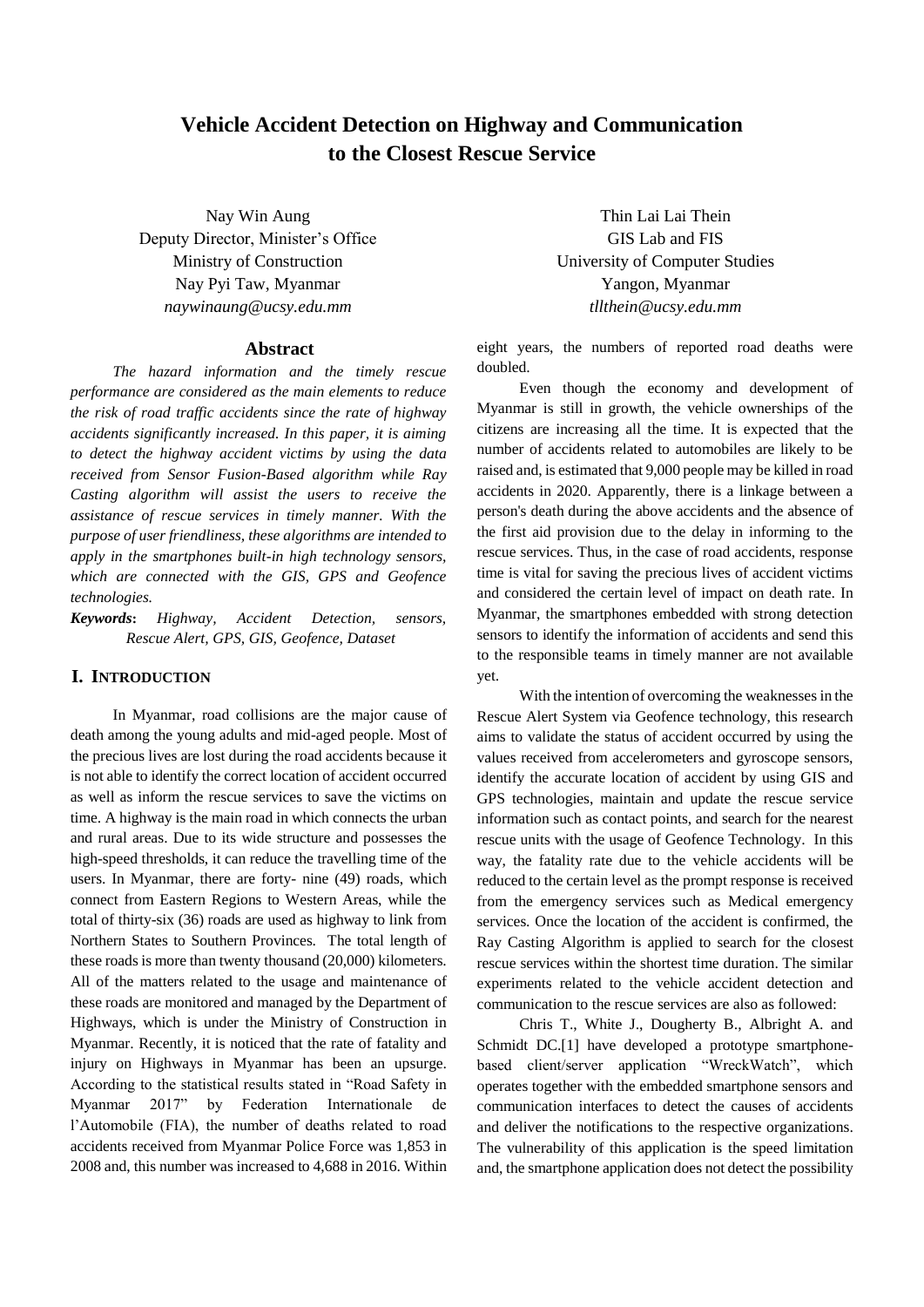of accident in low speed condition when the speed of the car is lower than the configured speed threshold in application. Sneha R.S. and Gawande A.D [2] invented the accident notification system called "E-call" for smart phones. This "Ecall" uses the cellular network to transfer the data between smartphones and the Server Center. Since "E-call" system accessed the built-in accelerometer sensor of smartphone as an accident detection sensor, it is possible to produce the false positive alarms although the user is not inside the car. In 2015, Dipesh Suwal, Suresh Manandhar, Shashish Maharjan and Ganesh Dhakal, [3] "D-Fencing Application", which notified the Geo-fencing Post Disaster Scenario using Android App. The users will receive the alert messages from the system admin whenever they are approaching or entering to the regions affected by disaster.

However, the information in database may not be updated because only the system administrator, a person who has knowledge of Geofence, can manage the disaster information as well as send the alert message to the requestors. If the system administrator is not available when the incident occurs, the users may not receive the updated information. Hence, the application is not reliable since it does not have the automated features of receiving disaster information, updating the database promptly and sending the precise rescue alerts to the users.

In 2013, Danish karim and Jaspal Singh [4] proposed the "Development of Automatic Geo-Fencing and Accidental Monitoring System based on GPS Technology". By operating a single shock sensor embedded in a proposed system, an accident can be detected as well as the vehicle can also be prevented from the theft as it is operated as security control. However, there is no predefined database and datasets to record the user information and the variables of incident occurred. Although it was mentioned that the system should send the alert automatically to the rescue services, it was not mentioned how and where the contact information of rescue services is maintained. Thus, the recipients were likely to receive the limited information of sender via SMS. The remainder of the paper is organized as follows.

In section 2, explain the methodology of this research study. In section 3, we discuss the incident prediction of sensor and driver prediction by using sensor fusion-based algorithm used together Ray Casting algorithm and the elements of Geofencing Technology. In section 4, explain the technical usage of this proposed system. In section 5, the experiments and results are explained. Finally, section 6 presents the conclusion.

## **II. METHODOLOGY OF RESEARCH STUDY**

The performance of an accident detection system is determined levels: data collection with data processing and communication to the closest rescue service is illustrated in

Figure 1. Firstly, the values received from Accelerometer, Gyroscope and GPS are maintained in the accident detection dataset. Secondly, the system predicts as an accident and the accident validation message will be triggered to the user when these values are exceeding the accident threshold value. Thirdly, the system starts to search for the accident location by using the GPS values received from the accident detection dataset when the accident is confirmed. Fourthly, the Geofence technology creates the polygon in which the accident location is marked as the center point. Fifthly, the system accesses the rescue service dataset to retrieve the contacts of rescue services located in the polygon and, search for the closest rescue service from the accident location.

The Geofence will create another polygon with wider boundaries if none of the rescue service contacts is identified in the first polygon. Finally, the system will send the alert message including the user and vehicle information as well as the location of the accident to the rescue service if it finds the closest one from the accident location.

The server side's workflows are emphasized to collect and process the data including the users' information, incident information and the contact of rescue services. And then decide the relevant action while user side workflows act as the projection of the prediction. To make more accurate prediction, sensor projected data such as false alarm rate; fatalities of accidents, fixed data are stored in centralized system and communication differences parties, smartphones are play as sensor roles to make prediction.



**Figure 1. System Architecture**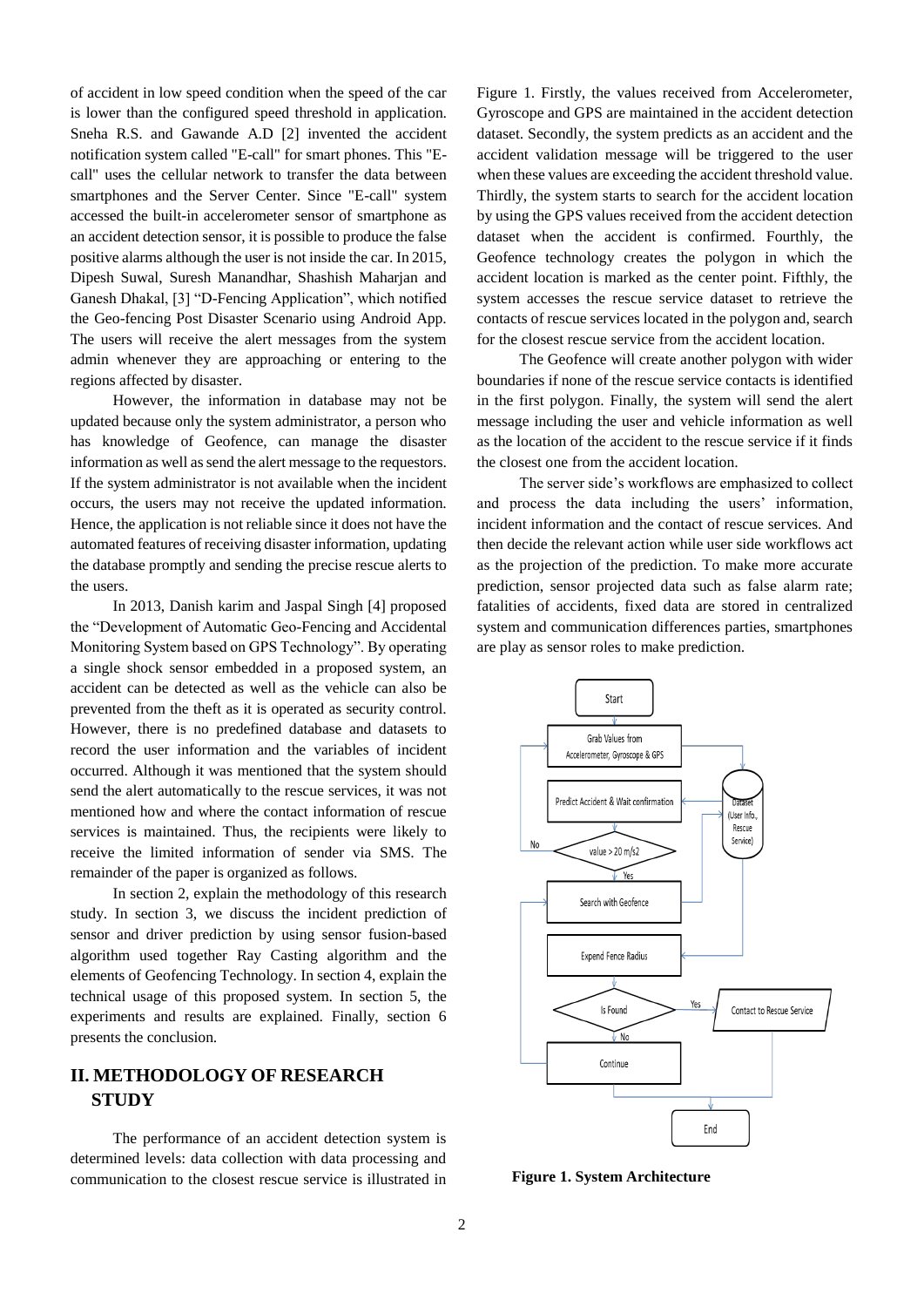## **III. DETECT AND SEARCH ALGORITHMS**

#### **A. Sensor Fusion - Based Algorithms**

Since the data deficiency issue occurs among the individual sensors, Sensor Fusion-Based algorithm is considered as a compensating method to enhance the data reliability by merging the data from various sensors. According to the previous similar experiments, the information produced from the automated sensors might be unreliable to some extent. In Sensor Fusion-Based algorithm, the information can be retrieved not only from automated sensors but also from historical sensor data stored in the centralized database as well as the non-automated sources. Then, the data received from multiple sensors will be refined and evaluated to achieve the optimal result. In this accident detection and rescue alert system, it is crucial to obtain the high-quality input data.

The most favorable result to detect an accident can be obtained by using the following Sensor Fusion - Based algorithm:

> $Xi(t) = Ai \, xi \, (t) + Bi \, ui \, (t) + Wi \, (t),$  $yi (t) = Ci Xi (t) - vi (t), (i= 1, 2, n)$

Where i indicates the number of subsystems (i.e. accelerometers, gyroscopes and so on) in which data is produced and t indicates the time period.

The present value of the subsystem  $Xi(t)$  can be expressed by combing the current condition of the source  $x$ i(t), the signal value transmitted at the particular time ui(t) and, the noise value at the time period Wi(t). When the value of  $Xi(t)$  is received, the output of the subsystem or source  $yi(t)$ can be determined by filtering the unwanted noise value vi(t) included in present value of Xi(t).

By using an MLF-type neural network, the most favorable result to detect the accident will be predicted upon the individual output values as well as the integrated result of those individual output values.

#### **B. Ray Casting Algorithms**

When the status of accident is confirmed, a polygon fence with the range of 1,000 square meters will be created and the accident location is marked as the center point in that range. In this fence, the contacts of rescue services near the accident location will be searched with Ray Casting Algorithm. If the rescue services cannot be found, the Geofence will re-create the new polygon fence with wider boundaries and search for the contact points of rescue services with Ray Casting Algorithm until the closest rescue service is identified. When the closest rescue service is found, the accident alert message including user and vehicle information as well as the location of the accident will be triggered to the closest rescue services. The intention of applying Ray Casting Algorithm in this paper is that the

closest rescue services from the accident location can be found and contacted with a minimum time interval.

In the Ray Casting algorithm, there are three input values, P, Q and R. P defines the point in which the place of accident occurred while Q states the polygon created to encircle P. R indicates the locations of rescue services marked in Google Map. Although the initial value of inside is set as 'False' at the beginning of every search, the final value of inside will be shown as 'True' if R falls in Q and, 'False' if R is out of the edges of Q.

Initially, the system sets the count as '0' before starting the looping of every edge from point P. S indicates the ray that is originated at point P and transmitted to  $+y$ direction and, this ray will be only in the edges of y direction. When the accident is detected, the infinite rays or S will be transmitted in +y direction from its point of origin or P. To verify the target point of interest or nearest rescue service (R), there will be a looping between P and the edges of polygon, Q. Once the point of interest (R) is identified in Q, the value is marked as 'True' and then, the searching process is ended. If the point of interest (R) is not fallen inside the Q, the value is marked as 'False' and the looping will be stopped. Then, another polygon with larger diameter will be created to start the looping until the nearest rescue service (R) is found.

#### Algorithm:

| P is the position of interest<br>buf is a buffer distance.<br>Output: true if R contains Q, otherwise false<br>1: count = $0$<br>2: s is an infinite ray in the +y direction, originating at P<br>3: for all edges e in Q do<br>4:<br>if $R$ is within buf of $ex$ then<br>5:<br>$ex.buf = ex -2 * but$<br>6:<br>else if R is within buf of e or ebuf then |
|------------------------------------------------------------------------------------------------------------------------------------------------------------------------------------------------------------------------------------------------------------------------------------------------------------------------------------------------------------|
|                                                                                                                                                                                                                                                                                                                                                            |
|                                                                                                                                                                                                                                                                                                                                                            |
|                                                                                                                                                                                                                                                                                                                                                            |
|                                                                                                                                                                                                                                                                                                                                                            |
|                                                                                                                                                                                                                                                                                                                                                            |
|                                                                                                                                                                                                                                                                                                                                                            |
|                                                                                                                                                                                                                                                                                                                                                            |
|                                                                                                                                                                                                                                                                                                                                                            |
|                                                                                                                                                                                                                                                                                                                                                            |

```
7: return false
```
#### **C. Geofence**

Geofence creates the virtual geographic boundary of an area where the accident occurs. To mark a location of interest, the user needs not only to specify its latitude and longitude but also add the adjustment of radius. Once the latitude, longitude, and radius are provided, it is defined a geofence (a circular area or fence) around the location of interest. This feature is to use for hazard area detection. In this paper, geofence is applied to send the information to the closest rescue team from the geographical location where the accident occurs.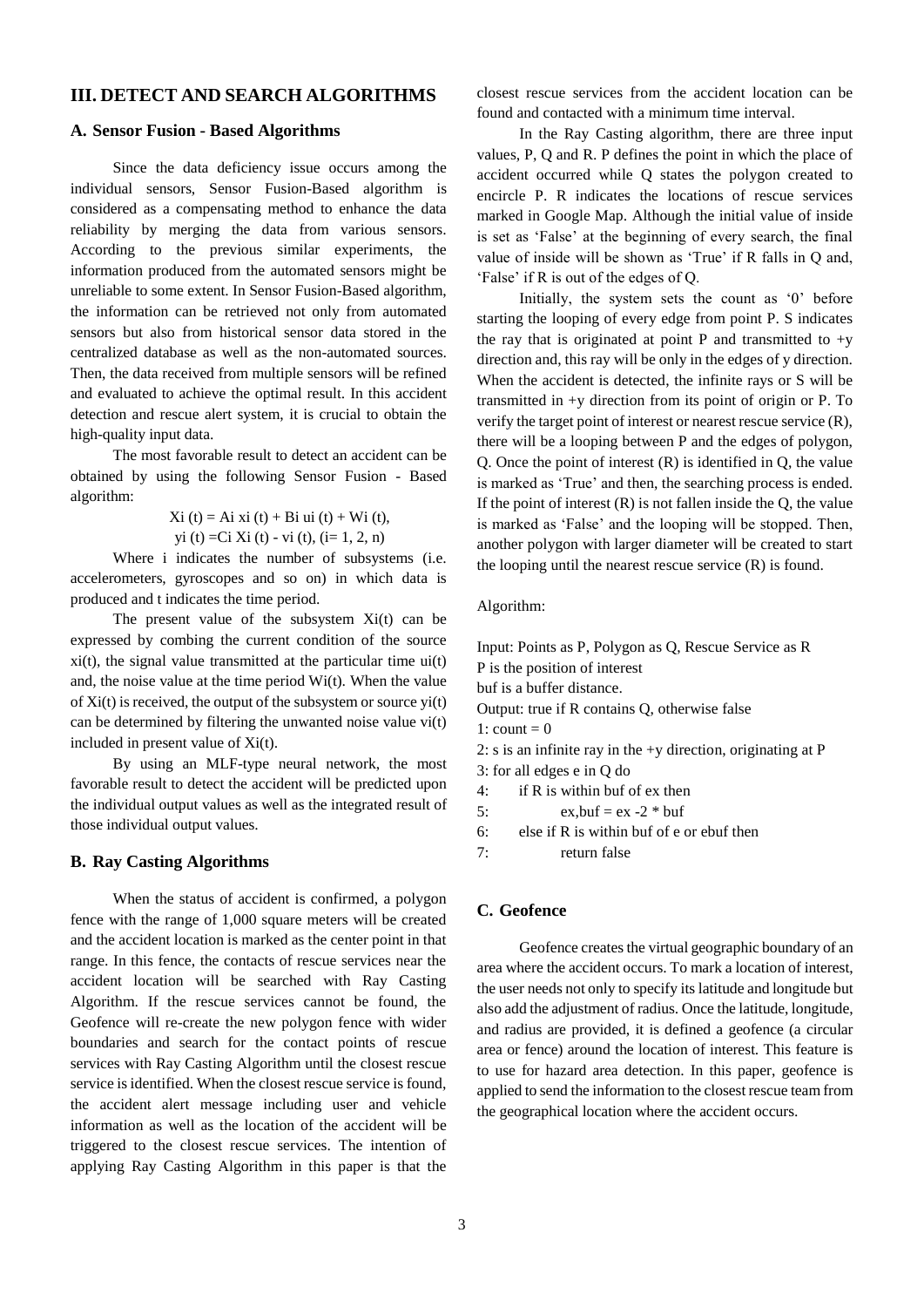

**Figure 2. Information of Rescue Services Location and Accident place**

#### **D. User Information**

Users are required to input information to process for faster and, receive efficient rescue procedure. Before starting the trip on highway, the users including driver and passengers must provide their personal information such as name, gender, blood type, date of birth, contact number and emergency contact number. This information is collected upon installing the one-time input. For example, when fatal accident occurs, the victim might need blood, so the rescue team can prepare for the required blood type of victim.

#### **E. Vehicle Information**

After providing the personal information of the users, it is also required to insert the information of the vehicle that the user drives on the highway. Once the accident occurs, the information such as the accurate position is provided upon the selected route of the trip when the user activates the accident detection system. Then, the system will be able to access the below data before informing the rescue teams.

- Car Type (Sedan, SUV, Truck, Wagon, etc.)
- Vehicle Registration Number
- Color of Vehicle
- Number of Passengers

## **F. Accident Detection Dataset**

These datasets are early stages as the built-in sensors of the system need to retrieve and evaluate the status of the accident. Once the status is confirmed, the latest calibration sensors data is delivered to the main system to create the updated dataset automatically. The accident detection datasets decide upon the values received from the smartphones' built-in sensors such as the accelerometer, gyroscope and linear acceleration whether the accident may occur or not.

#### **G. Rescue Service Dataset**

With the connection of Geofence, Rescue Service Dataset maintains the data about the rescue services such as the contacts of ambulance service, fire stations, and police stations and so on. In figure 3, the sample of rescue datasets are illustrated. Once the accident is confirmed, then the nearby rescue services will be informed after automatically adding the details of last GPS. These datasets are constantly updated in the servers, thus Geofence can access whenever it is required.



**Figure 3. Sample of Sever side Dataset**

## **IV. TECHNOLOGIES USAGE**

The following technologies are intended to use for detecting the accidents and sending the alert to rescue teams.

Smartphones are chosen as the major subject of this research as they are the affordable and effective portable machines embedding with powerful technologies. Being an open-source mobile operating system, the Android source code is free to access with only one restriction, which is not allowed to use for personal interest or any other financial benefits. Being the primary Android IDE (Integrated Development Environment), Android Studio supports an Android developer all the required tools when the Android applications are developed. Hence, the developers can write the codes with auto-completion tools.

It is more productive for developers to use Java than any other languages as Java has the large set of class libraries that comprise the multiple functions such as connectivity, sensors and so on. These libraries are reusable by most of the embedded applications, so the developers do not need to rewrite the codes, and this could not only save the developing time but also prevent the unexpected errors.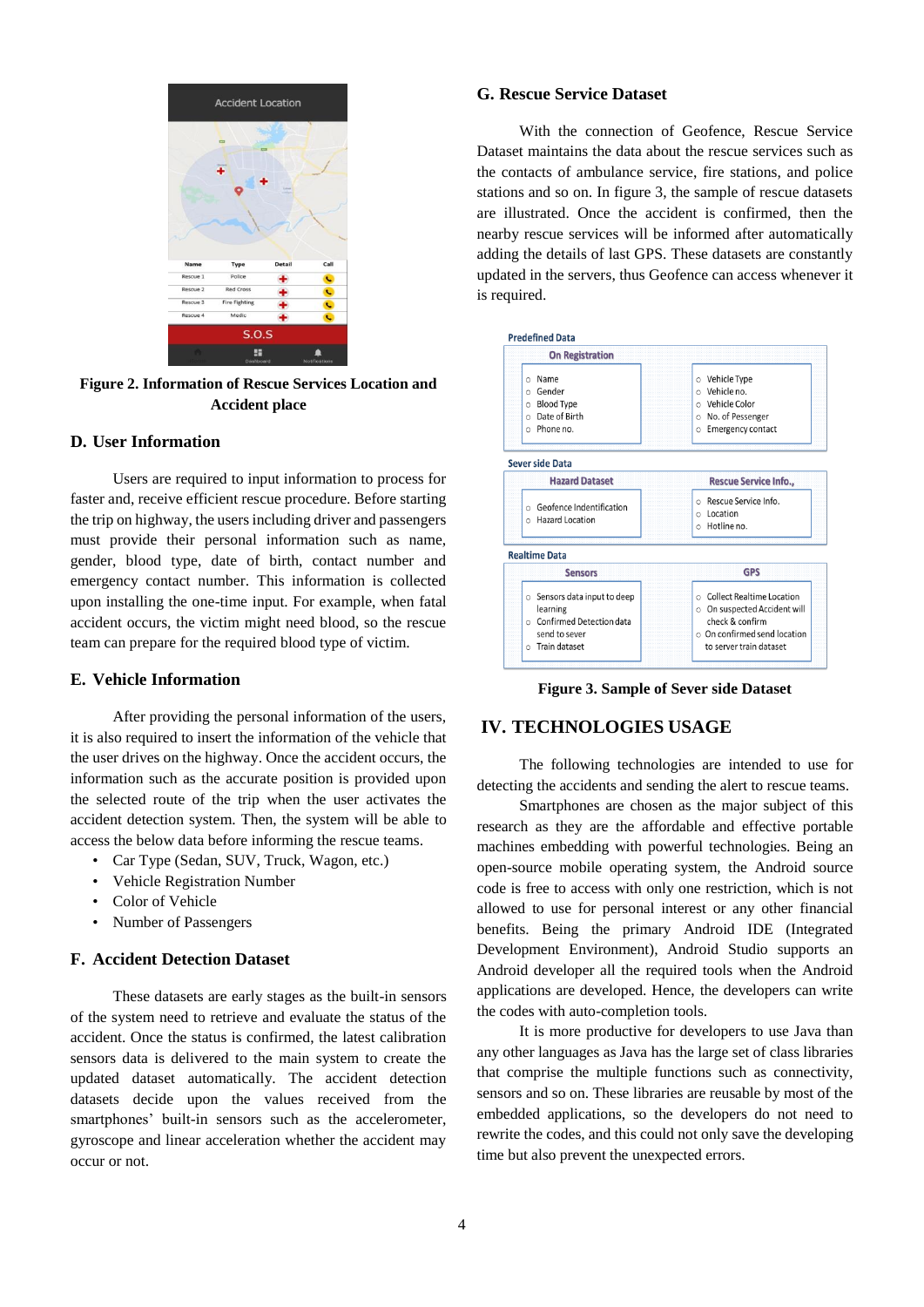Geo-fencing creates the virtual boundaries for the actual geographic locations. The virtual boundaries could be fixed or changeable. In a comparison with the conventional framework API, Google Location API delivers the more powerful, high-level framework that can select a suitable location provider and power management without the assistance of manpower. One of the prominent features of this API is the activity detection which is not available in the framework API.

The Google Maps Android API is opted for this research as it is a service allowed to access the Google Maps Server automatically to present Maps, record the response in the target location and retrieve the required information for the user. With the usage of HTTP request, this service provides the information about the geographical locations and, adds the noticeable points of interest along the driving route. Unlike Google Places API Web Service, Google Directions API calculates the distance between the starting point and the destination and, presents the most efficient routes based on travel time, number of turns, distance, etc.

#### *Elements in Geo-fencing*

**GPS:** It can pinpoint the location accurateness within 5 meters from the user's location. Besides, GPS is accessible to all users without burdening on carrier infrastructure.

**A-GPS:** Assisted GPS (A-GPS) supports to obtain the most accurate result of mobile positon by evaluating the GPS satellite information with the data received from mobile tower sites.

**Cell-ID (COO/CID):** Mobile device can be easily detected by pinpointing the connected cellular network tower. Since, Cell-ID is uncomplicated way, and it is not necessary to improve network location infrastructure and mobile phones.

**Wi-Fi:** Wi-Fi is suitable for both indoor and outdoor environments as it decreases time-to-first-fix (TTFF) as well as is highly accessible in urban regions.

## **V. EXPERIMENTS AND RESULT**

The lack of treatment in the proper time is the major reason for many deaths. The major causes may be the late arrival of ambulance or no person at the place of accident to give information to the ambulance or family members. This paper is intended to reduce these factors and save the lives of victims by delivering the required medical assistances to accident location on time.

The possibility of accident can be predicted immediately based on the values received from the accelerometers and gyroscopes by accident detection system. If these values exceed the predetermined accident threshold in the system, the validation message will be sent to the users whether accident is occurred or not. In general, the system will wait for maximum twenty (20) seconds to receive the

confirmation from the user. Whether the confirmation from the user is received or not within twenty (20) seconds, the system starts to create the visualized polygon near the accident spot by using Geo-Fencing technology. With the visualization facility of Geo-Fencing Technology, not only the accident spots can be discovered for timely response but also can be assisted to verify the nearest locations for the rescue service facilities. Then, the system access to rescue service dataset and retrieves all the contact spots of rescue units within the Polygon.

By using the Sensor Fusion-Based Algorithm and the Ray Casting Algorithm, received values from the sensors are accident can be predicted and then the closest rescue service spot from the accident location is searched with minimum time interval as it is crucial to deliver the rescue team to the accident victim in timely manner. Once the closest rescue contact is spotted, the system sends the alert message including the list of accidents happened around that selected rescue service location.

To improve the performance of the sensors and obtain the accurate results, the phone must be docked in the vehicle. It is essential to record the movement values, which is standardized as 5 g, on a timely manner. In general, the accident will be identified when the value of X axis becomes greater or smaller than the values of Y axis and Z axis within 0.6 second. It can be deemed as a fatal accident if the value of X is significantly greater than the two other values, Y and Z, after one second.

In Figure 4, the 3-Axis accelerometer is applied to measure the accelerations of the sensors while the car is out of control and is rolling. In this case, the acceleration value of X-axis exceeds the range of -5g and +5g.



**Figure 4. The car rolls as it exceeds the speed threshold and out of control**

Moreover, it is also required to maintain the unique client-server architecture to collect and retain the updated data regarding about the real-time situations occurred on highway. Thus, the users from different sectors can access and verify the information effectively and efficiently. This system is planned to implement as a user-friendly version for the users to share their information before starting the trips.

In figure  $5(a)$  and  $5(b)$ , the users require registering about user's personal data as well as the general information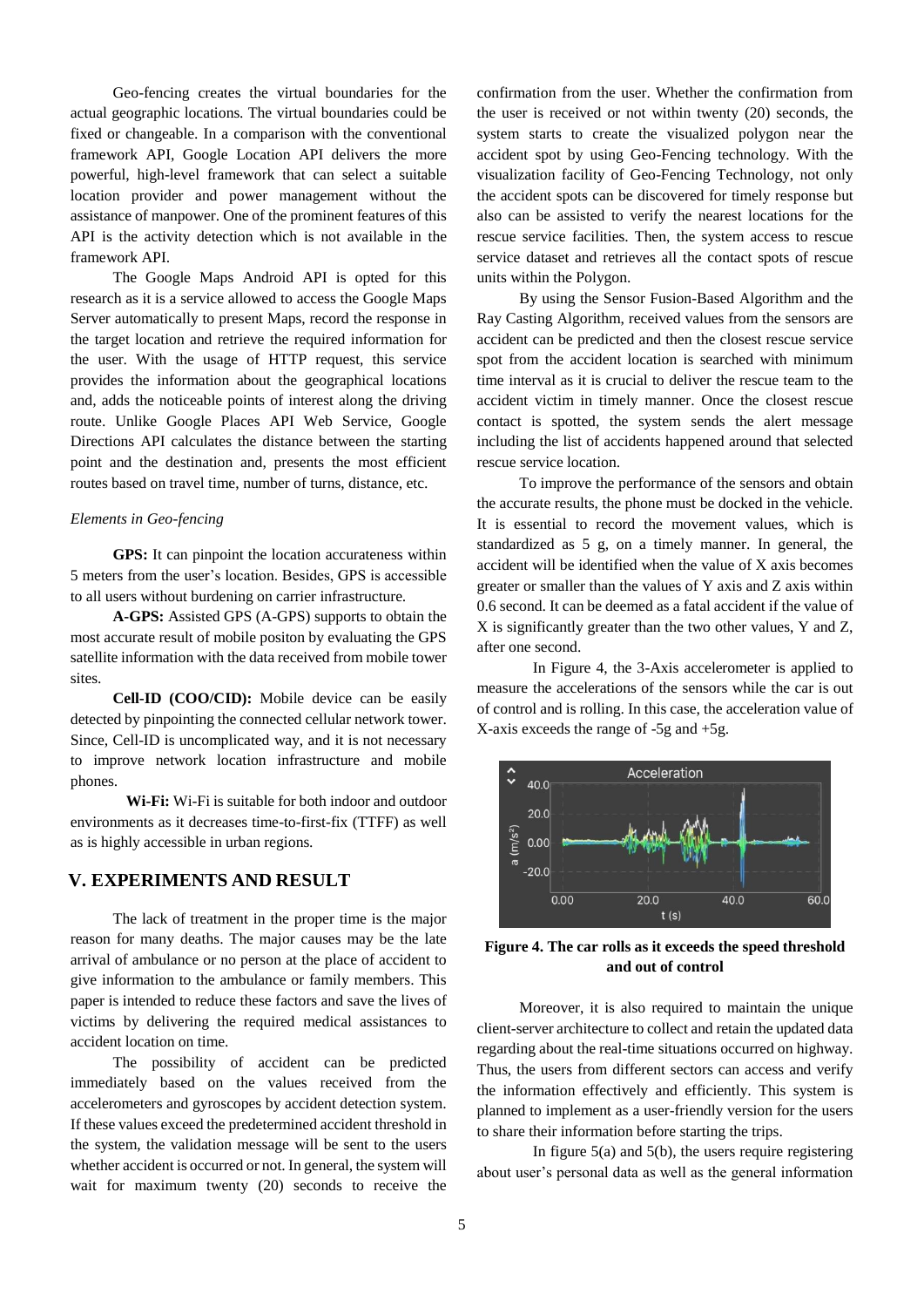of the vehicle using for this trip. The requested data indicated in these figures are needed because the required procedures can be prepared such as the correct blood types for the accident victim.



**Figure 5(a). Registration of Personal Data**

| <b>Accident Detection</b> |                   |               |  |
|---------------------------|-------------------|---------------|--|
| <b>Vehicle Detail</b>     |                   |               |  |
| Type                      | $:$ SUV           |               |  |
|                           | Reg No. : 5Q/2991 |               |  |
| Color                     | : Black           |               |  |
| Passenger : 2             |                   |               |  |
|                           | <b>Detail</b>     |               |  |
|                           |                   |               |  |
|                           | Dashboard         | Notifications |  |

#### **Figure 5(b). Registration of the desired trip**

All information of users and vehicles will be maintained in the Database, and the system will obtain them whenever it is required. In figure  $5(c)$ , the rescue service, which is the closest to the accident location, will receive the alert message from the system. In this message, the data of user including emergency contact as well as the notification of other accidents received from database will be observed. The latest accident will be shown on top of the list.



**Figure 5(c). Accident Information** 

## **VI. CONCLUSION**

When the rescue procedures presently used are verified, it is noticed that the current accident detection solutions including smartphone systems still have some weaknesses such as the speed threshold limitation, the higher false alarm rate, the manual controls upon updating the database information, and the lack of predefined dataset to analyze the accident data.

In this paper, the proposed system will be compatible with the various trained dataset as well as operating with Google application programming interfaces (APIs), and thus, the weaknesses mentioned above will be solved. Once the well-trained datasets are maintained in the systems, the user's conditions while using the highways are tracked and updated in the database perpetually. Thus, the system can obtain those data to validate the status of accident whenever it is needed. Moreover, with the usage of Geo-fencing and the Google APIs, the location of accident can be accurately identified within a short time and, the closest rescue services from the accident spot will be pinpointed and informed to save the victims of accidents.

Since this system is implemented as the user-friendly version, the user can simply reply by pressing the verification message whether he or she needs the assistance of rescue team or not. Even the user is unconscious; the system will wait for certain time duration before contacting to the nearest rescue unit via Geo-Fencing Technology to prepare the required procedures. Moreover, the system always synchronizes with user's device and even the device is switched off, the last information of users is still captured in the system to verify the data of accident.